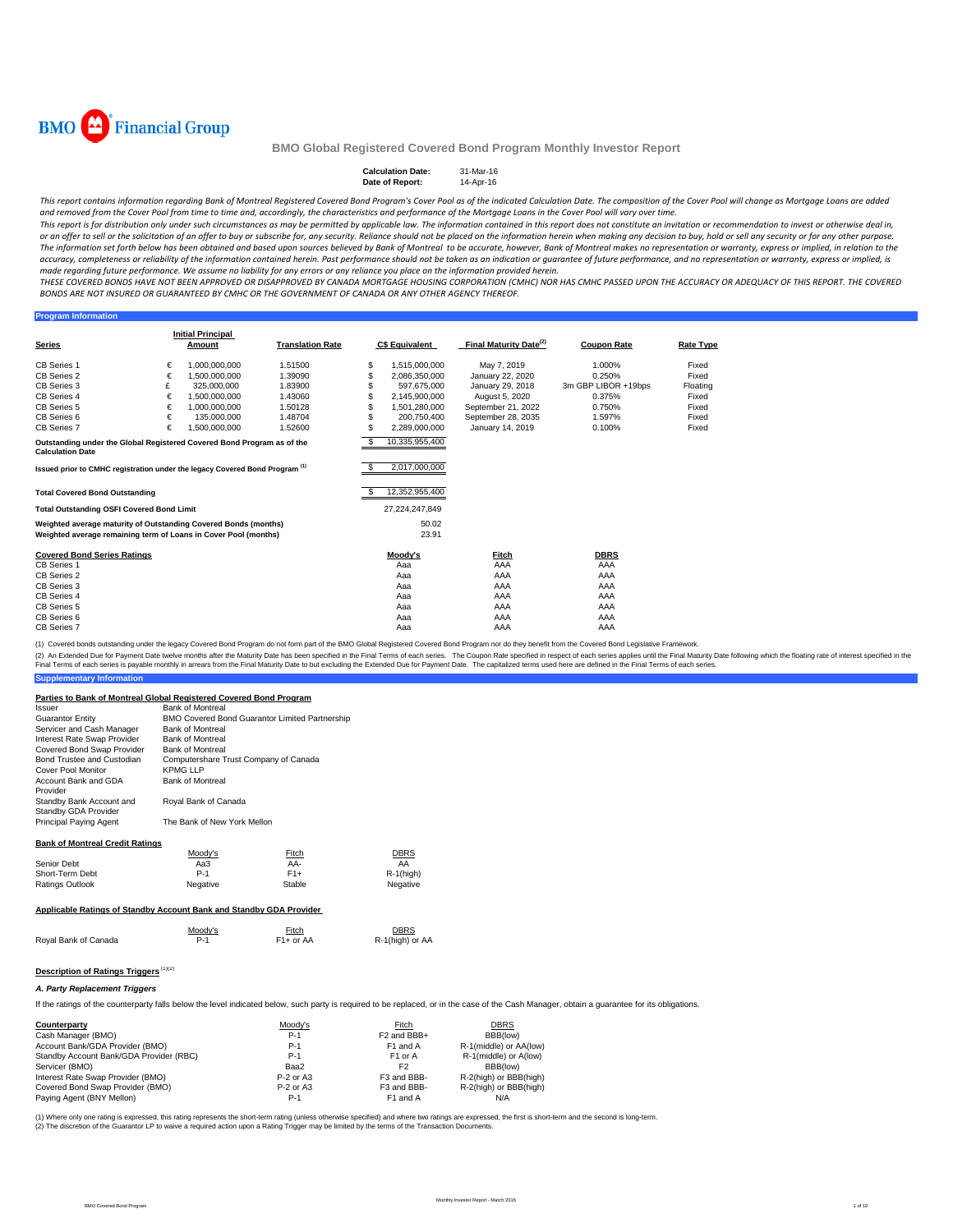

|                                                                                                                                                                                                                                                                                                                          |                                          | <b>Calculation Date:</b><br>Date of Report: | 31-Mar-16<br>14-Apr-16                                            |  |
|--------------------------------------------------------------------------------------------------------------------------------------------------------------------------------------------------------------------------------------------------------------------------------------------------------------------------|------------------------------------------|---------------------------------------------|-------------------------------------------------------------------|--|
| <b>B. Summary of Specific Rating Trigger Actions</b><br>I) The following actions are required if the Cash Manager (BMO) undergoes a downgrade below the stipulated rating:                                                                                                                                               |                                          |                                             |                                                                   |  |
|                                                                                                                                                                                                                                                                                                                          | Moody's                                  | Fitch                                       | <b>DBRS</b>                                                       |  |
| a) The Servicer will be required to direct amounts received<br>directly into the GDA Account (or Standby GDA Account if<br>applicable) within 2 Canadian business days and the Cash<br>Manager shall immediately remit any funds held at such<br>time for or on behalf of the Guarantor directly into the GDA<br>Account | $P-1$                                    | F1 or A                                     | R-1(middle) or AA(low)                                            |  |
| II) The following actions are required if the Servicer (BMO) undergoes a downgrade below the stipulated rating:                                                                                                                                                                                                          |                                          |                                             |                                                                   |  |
|                                                                                                                                                                                                                                                                                                                          | Moody's                                  | Fitch                                       | <b>DBRS</b>                                                       |  |
| a) The Servicer will be required to direct amounts received<br>to the Cash Manager, or GDA as applicable                                                                                                                                                                                                                 | $P-1$                                    | F1 or A                                     | R-1(middle) or BBB(low)                                           |  |
| III) The Swap Provider is required to transfer credit support or transfer all of its rights and obligations to a replacement third party, or to obtain a<br>quarantee of its rights and obligations from a third party, if the Swap Provider undergoes a downgrade below the stipulated rating:                          |                                          |                                             |                                                                   |  |
| a) Interest Rate Swap Provider<br>b) Covered Bond Swap Provider                                                                                                                                                                                                                                                          | $Mody's^{(3)}$<br>P-1 or A2<br>P-1 or A2 | Fitch<br>F1 and A<br>F1 and A               | <b>DBRS</b><br>R-1(middle) or A (high)<br>R-1(middle) or A (high) |  |
| IV) The following actions are required if the Issuer (BMO) undergoes a downgrade below the stipulated rating:                                                                                                                                                                                                            |                                          |                                             |                                                                   |  |
| a) Mandatory repayment of the Demand Loan                                                                                                                                                                                                                                                                                | Moody's<br>N/A                           | Fitch<br>F <sub>2</sub> or BBB+             | <b>DBRS</b><br>N/A                                                |  |
| b) Cashflows will be exchanged under the Covered Bond<br>Swap Agreement (to the extent not already taking place)                                                                                                                                                                                                         | Baa1                                     | BBB+                                        | BBB(high)                                                         |  |
| c) Transfer of title to Loans to Guarantor <sup>(4)</sup>                                                                                                                                                                                                                                                                | A3                                       | BBB-                                        | BBB(low)                                                          |  |

| <b>Events of Defaults &amp; Test Compliance</b>    |      |
|----------------------------------------------------|------|
| Asset Coverage Test (C\$ Equivalent of Outstanding | Pass |
| Covered Bond < Adjusted Aggregate Asset Amount)    |      |
| <b>Issuer Event of Default</b>                     | No   |
| Guarantor LP Event of Default                      | No   |
|                                                    |      |

#### (3) If no short term rating exists, then A1

(4) The transfer of registered title to the Loans to the Guarantor may be deferred if (A) satisfactory assurances are provided to the Guarantor and the Belle remains of profile to the Superintent of Financial Institutions

| Pre-                                      |         |              |                    |  |  |
|-------------------------------------------|---------|--------------|--------------------|--|--|
| (Applicable to Hard Bullet Covered Bonds) |         |              |                    |  |  |
| <b>Pre-Maturity Required Ratings</b>      | Moody's | <b>Fitch</b> | DBRS <sup>(1</sup> |  |  |
|                                           | $P-1$   | $F1+$        | A(high) or A(low)  |  |  |
|                                           |         |              |                    |  |  |

Following a breach of the Pre-Maturity test in respect of a Series of Hard Bullet Covered Bonds, and unless the Pre-Maturity Liquidity Ledger is otherwise funded from the other sources, the<br>Partnership shall offer to sell

(1) In the case of DBRS, if Final Maturity Date is within six months of the Pre-Maturity Test Date, then A(high), otherwise A(low).

#### **Reserve Fund**

| <b>Reserve Fund Required Amount Ratings</b><br>Senior<br>Short Term           | Moody's<br>P.1 | <b>Fitch</b><br>F1 | <b>DBRS</b><br>A(low)<br>R-1(middle) |
|-------------------------------------------------------------------------------|----------------|--------------------|--------------------------------------|
| Are the ratings of the Issuer below the Reserve Fund Required Amount Ratings? |                | No                 |                                      |

If the ratings of the Issuer fall below the Reserve Fund Required Amount Ratings, then the Guarantor shall credit or cause to be credited to the Reserve Fund funds up to an amount equal to the Reserve Fund Required Amount.

Reserve Fund Required Amount: Nil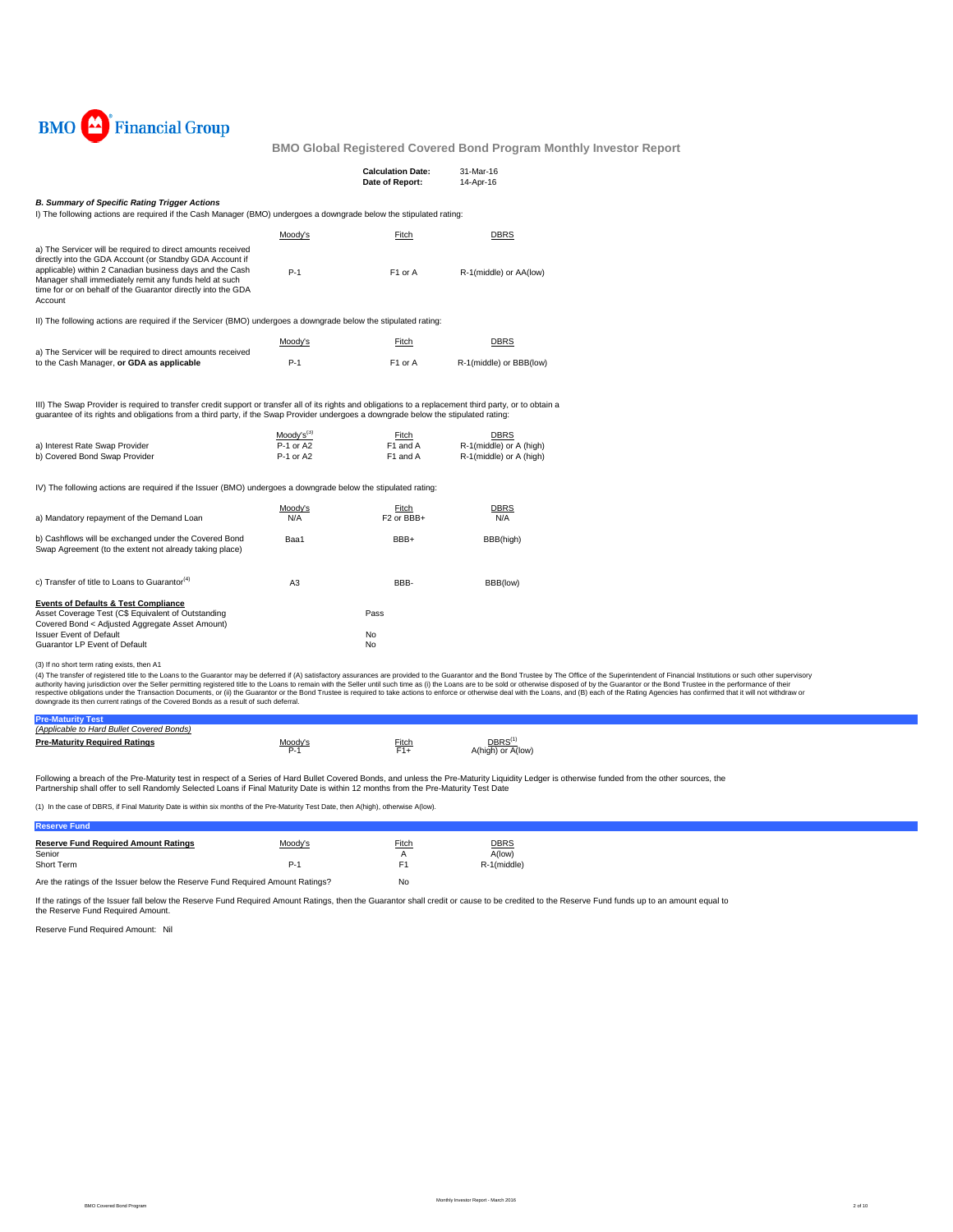

|                                                                                                                                                                                                                                                                                                                                                                                                                                                                            | <b>Calculation Date:</b><br>Date of Report: | 31-Mar-16<br>14-Apr-16                          |                   |                                  |  |  |
|----------------------------------------------------------------------------------------------------------------------------------------------------------------------------------------------------------------------------------------------------------------------------------------------------------------------------------------------------------------------------------------------------------------------------------------------------------------------------|---------------------------------------------|-------------------------------------------------|-------------------|----------------------------------|--|--|
| <b>Asset Coverage Test</b>                                                                                                                                                                                                                                                                                                                                                                                                                                                 |                                             |                                                 |                   |                                  |  |  |
| C\$ Equivalent of Outstanding Covered Bonds                                                                                                                                                                                                                                                                                                                                                                                                                                | 10,335,955,400                              |                                                 |                   |                                  |  |  |
| $A^{(1)}$ = Lesser of (i) Sum of LTV adjusted outstanding principal balance and (ii)<br>Sum of Asset percentage adjusted outstanding principal balance<br>$B =$ Principal receipts not applied                                                                                                                                                                                                                                                                             | 14,219,284,505                              |                                                 | A (i)<br>$A$ (ii) | 15,207,790,914<br>14,219,284,505 |  |  |
| $C =$ Cash capital contributions<br>$D =$ Substitution assets<br>$E =$ (i) Reserve fund balance<br>(ii) Pre - Maturity liquidity ledger balance<br>$F =$ Negative carry factor calculation<br>Total: $A + B + C + D + E - F$<br><b>Asset Coverage Test Pass/Fail</b><br>(1) Market Value as determined by adjusting, not less than quarterly, the Original Market Value utilizing the Indexation Methodology (see Appendix for details) for subsequent price developments. | 14,219,284,505<br>Pass                      | Asset Percentage<br>Maximum Asset<br>Percentage | 93.5%<br>95.0%    |                                  |  |  |
| <b>Valuation Calculation</b>                                                                                                                                                                                                                                                                                                                                                                                                                                               |                                             |                                                 |                   |                                  |  |  |
| <b>Trading Value of Covered Bonds</b>                                                                                                                                                                                                                                                                                                                                                                                                                                      | 10,481,400,498                              |                                                 |                   |                                  |  |  |
| A = Lesser of i) Present value of outstanding loan balance of Performing Eligible<br>Loans <sup>(1)</sup> and ii) 80% of Market Value <sup>(2)</sup> of properties securing Performing Eligible                                                                                                                                                                                                                                                                            | 15,260,519,958                              |                                                 |                   |                                  |  |  |

### Total:  $A + B + C + D + E + F$  **\$** 15,260,519,958

(1) Present value of expected future cash flows of Loans using current market interest rates offered to BMO clients. The effective weighted average rate used for discounting is 2.62%.<br>(2) Market Value as determined by adju

D = Trading Value of any Substitute Assets - E = (i) Reserve Fund Balance, if applicable - (ii) Pre - Maturity liquidity ledger balance - F = Trading Value of Swap Collateral -

| <b>Intercompany Loan Balance</b>                              |                          |                                                         |                        |  |  |  |
|---------------------------------------------------------------|--------------------------|---------------------------------------------------------|------------------------|--|--|--|
| Guarantee Loan<br>Demand Loan<br>Total                        |                          | \$<br>10,347,773,547<br>5,594,507,054<br>15,942,280,601 |                        |  |  |  |
| <b>Cover Pool Losses</b>                                      |                          |                                                         |                        |  |  |  |
| Period end                                                    | <b>Write Off Amounts</b> | <b>Loss Percentage (Annualized)</b>                     |                        |  |  |  |
| March 31, 2016                                                | \$0                      | 0.00%                                                   |                        |  |  |  |
|                                                               |                          |                                                         |                        |  |  |  |
| <b>Cover Pool Flow of Funds</b>                               |                          |                                                         |                        |  |  |  |
|                                                               | <b>Current Month</b>     | Previous Month                                          |                        |  |  |  |
| <b>Cash Inflows</b>                                           |                          |                                                         |                        |  |  |  |
| Principal receipts                                            | 636,312,123              | 485,132,390                                             |                        |  |  |  |
| Proceeds for sale of Loans                                    |                          |                                                         |                        |  |  |  |
| <b>Revenue Receipts</b>                                       | 30,685,256               | 31,347,653                                              |                        |  |  |  |
| <b>Swap Receipts</b>                                          | 2,291,861                | 3,046,199                                               |                        |  |  |  |
| Cash Capital Contribution<br>Advances of Intercompany Loans   |                          | 3,931,000,000.00                                        |                        |  |  |  |
| Guarantee Fee                                                 |                          |                                                         |                        |  |  |  |
| <b>Cash Outflows</b>                                          |                          |                                                         |                        |  |  |  |
| Swap Payment                                                  |                          |                                                         |                        |  |  |  |
| Intercompany Loan interest                                    | (16, 819, 134)           | (17,705,330)                                            |                        |  |  |  |
| Intercompany Loan principal                                   | (476, 528, 000)          | (420, 864, 000)                                         |                        |  |  |  |
| Intercompany Loan repayment                                   |                          |                                                         |                        |  |  |  |
| Mortgage Top-up Settlement                                    |                          | (3,930,897,136)                                         |                        |  |  |  |
| Misc Partnership Expenses                                     | (20, 531)                | (36, 477)                                               |                        |  |  |  |
| Profit Distribution to Partners                               |                          |                                                         |                        |  |  |  |
| Net inflows/(outflows)                                        | 175,921,575              | 81,023,300                                              |                        |  |  |  |
| <b>Cover Pool - Summary Statistics</b>                        |                          |                                                         |                        |  |  |  |
| Asset Type                                                    |                          | Mortgages                                               |                        |  |  |  |
| Previous Month Ending Balance                                 |                          | 15,863,165,000                                          |                        |  |  |  |
| Aggregate Outstanding Balance                                 |                          | 15,223,894,346<br>S                                     |                        |  |  |  |
| Number of Loans                                               |                          | 62,133                                                  |                        |  |  |  |
| Average Loan Size                                             |                          | \$<br>245,021                                           |                        |  |  |  |
| Number of Primary Borrowers                                   |                          | 59,354                                                  |                        |  |  |  |
| Number of Properties                                          |                          | 62,133                                                  |                        |  |  |  |
|                                                               |                          | Original <sup>(2)</sup>                                 | Indexed <sup>(1)</sup> |  |  |  |
| Weighted Average Current Loan to Value (LTV)                  |                          | 60.47%                                                  | 52.92%                 |  |  |  |
| Weighted Average Authorized LTV                               |                          | 68.06%                                                  | 59.39%                 |  |  |  |
| Weighted Average Original LTV                                 |                          | 68.06%                                                  |                        |  |  |  |
| Weighted Average Seasoning                                    |                          | 26.51 (Months)                                          |                        |  |  |  |
| Weighted Average Coupon                                       |                          | 2.69%                                                   |                        |  |  |  |
| Weighted Average Original Term                                |                          | 50.42 (Months)<br>23.91 (Months)                        |                        |  |  |  |
| Weighted Average Remaining Term<br><b>Substitution Assets</b> |                          | Nil                                                     |                        |  |  |  |
|                                                               |                          |                                                         |                        |  |  |  |

<sup>(1)</sup> Value as determined by adjusting, not less than quarterly, the Original Market Value utilizing the Indexation Methodology (see Appendix for details) for subsequent price developments.<br><sup>(2)</sup> Value as most recently det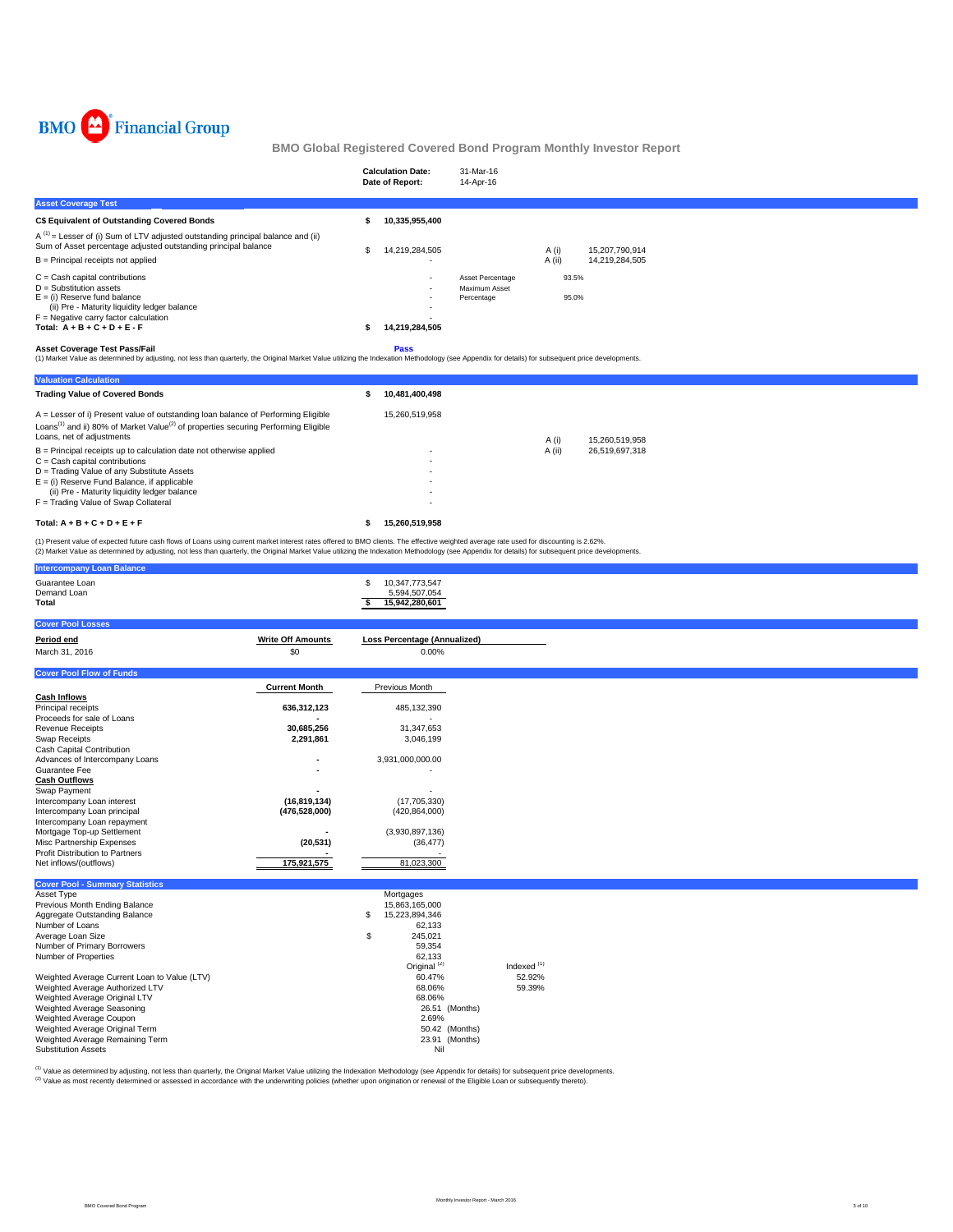

|                                                      | <b>Calculation Date:</b><br>Date of Report: | 31-Mar-16<br>14-Apr-16 |                                           |                     |
|------------------------------------------------------|---------------------------------------------|------------------------|-------------------------------------------|---------------------|
| <b>Cover Pool - Delinquency Distribution</b>         |                                             |                        |                                           |                     |
| <b>Aging Summary</b>                                 | Number of Loans                             | Percentage             | <b>Principal Balance</b>                  | Percentage          |
| Current and less than 30 days past due               | 61,920                                      | 99.66                  | 15,171,990,987<br>\$                      | 99.66               |
| 30 - 59 days past due                                | 145                                         | 0.23                   | \$<br>35,471,165                          | 0.23                |
| 60 - 89 days past due                                | 3                                           | 0.00                   | \$<br>328,761                             | 0.00                |
| 90 or more days past due                             | 65                                          | 0.10                   | 16,103,432<br>\$                          | 0.11                |
| <b>Grand Total</b>                                   | 62,133                                      | 100.00                 | \$<br>15,223,894,346                      | 100.00              |
| <b>Cover Pool - Provincial Distribution</b>          |                                             |                        |                                           |                     |
|                                                      |                                             |                        |                                           |                     |
| <b>Province</b>                                      | Number of Loans                             | Percentage             | <b>Principal Balance</b><br>1,822,316,805 | Percentage<br>11.97 |
| Alberta<br><b>British Columbia</b>                   | 7,735<br>10,558                             | 12.45<br>16.99         | \$<br>\$<br>3,838,702,145                 | 25.21               |
| Manitoba                                             | 992                                         | 1.60                   | \$<br>168,953,330                         | 1.11                |
| New Brunswick                                        | 939                                         | 1.51                   | \$<br>115,021,020                         | 0.76                |
| Newfoundland                                         | 1,236                                       | 1.99                   | \$<br>204,909,835                         | 1.35                |
| Northwest Territories & Nunavut                      |                                             |                        | \$                                        |                     |
| Nova Scotia                                          | 1,900                                       | 3.06                   | 330,009,750<br>\$                         | 2.17                |
| Ontario                                              | 25,550                                      | 41.12                  | 6,256,277,686<br>\$                       | 41.10               |
| Prince Edward Island                                 | 310                                         | 0.50                   | \$<br>42,332,532                          | 0.28                |
| Quebec                                               | 11,092                                      | 17.85                  | \$<br>2,081,034,656                       | 13.67               |
| Saskatchewan                                         | 1,821                                       | 2.93                   | 364,336,588<br>\$                         | 2.39                |
| <b>Yukon Territories</b>                             |                                             |                        |                                           |                     |
| <b>Grand Total</b>                                   | 62,133                                      | 100.00                 | 15,223,894,346<br>\$                      | 100.00              |
| <b>Cover Pool - Credit Score Distribution</b>        |                                             |                        |                                           |                     |
| <b>Credit Score</b>                                  | <b>Number of Loans</b>                      | Percentage             | <b>Principal Balance</b>                  | Percentage          |
| Less than 600 or Unavailable                         | 4,444                                       | 7.15                   | 1,162,146,721<br>\$                       | 7.63                |
| $600 - 650$                                          | 3,201                                       | 5.15                   | \$<br>794,590,628                         | 5.22                |
| 651 - 700                                            | 7,515                                       | 12.10                  | \$<br>1,919,313,824                       | 12.61               |
| 701 - 750                                            | 13,808                                      | 22.22                  | \$<br>3,541,685,487                       | 23.26               |
| 751 - 800                                            | 24,757                                      | 39.85                  | \$<br>6,182,739,406                       | 40.61               |
| 801 and Above                                        | 8,408                                       | 13.53                  | 1,623,418,280<br>\$                       | 10.66               |
| <b>Grand Total</b>                                   | 62,133                                      | 100.00                 | 15,223,894,346<br>\$                      | 100.00              |
| <b>Cover Pool - Rate Type Distribution</b>           |                                             |                        |                                           |                     |
| <b>Rate Type</b>                                     | Number of Loans                             | Percentage             | <b>Principal Balance</b>                  | Percentage          |
| Fixed                                                | 47,666                                      | 76.72                  | 11,186,370,898<br>\$                      | 73.48               |
| Variable                                             | 14,467                                      | 23.28                  | 4,037,523,447<br>\$                       | 26.52               |
| <b>Grand Total</b>                                   | 62,133                                      | 100.00                 | \$<br>15,223,894,346                      | 100.00              |
|                                                      |                                             |                        |                                           |                     |
| <b>Cover Pool - Mortgage Asset Type Distribution</b> |                                             |                        |                                           |                     |
| <b>Mortgage Asset Type</b>                           | Number of Loans                             | Percentage             | <b>Principal Balance</b>                  | Percentage          |
| Conventional Amortizing Mortgages                    | 62,133                                      | 100.00                 | \$<br>15,223,894,346                      | 100.00              |
| <b>Grand Total</b>                                   | 62,133                                      | 100.00                 | \$<br>15,223,894,346                      | 100.00              |
| <b>Cover Pool - Occupancy Type Distribution</b>      |                                             |                        |                                           |                     |
| <b>Occupancy Type</b>                                | <b>Number of Loans</b>                      | Percentage             | <b>Principal Balance</b>                  | Percentage          |
| Owner Occupied                                       |                                             | 71.26                  | \$                                        | 75.30               |
| Non-Owner Occupied                                   | 44,275<br>17,858                            | 28.74                  | 11,463,316,176<br>3,760,578,169<br>\$     | 24.70               |
| <b>Grand Total</b>                                   | 62,133                                      | 100.00                 | 15,223,894,346<br>\$                      | 100.00              |
|                                                      |                                             |                        |                                           |                     |
| <b>Cover Pool - Mortgage Rate Distribution</b>       |                                             |                        |                                           |                     |
| Mortgage Rate (%)                                    | Number of Loans                             | Percentage             | <b>Principal Balance</b>                  | Percentage          |
| Less than 1.00                                       |                                             |                        | \$                                        |                     |
| $1.00 - 3.99$                                        | 61,714                                      | 99.33                  | 15,158,895,071<br>\$                      | 99.57               |
| $4.00 - 4.49$                                        | 273                                         | 0.44                   | \$<br>42,919,779                          | 0.28                |
| $4.50 - 4.99$                                        | 90                                          | 0.14                   | \$<br>14,103,902                          | 0.09                |
| $5.00 - 5.49$                                        | 42                                          | 0.07                   | \$<br>6,114,105                           | 0.04                |
| $5.50 - 5.99$                                        | 9                                           | 0.01                   | \$<br>1,033,631                           | 0.01                |
| $6.00 - 6.49$                                        | 5                                           | 0.01                   | 827,858<br>S                              | 0.01                |
| $6.50 - 6.99$                                        |                                             |                        | S.                                        |                     |
| $7.00 - 7.49$                                        |                                             |                        |                                           |                     |
|                                                      |                                             |                        |                                           |                     |
| $7.50 - 7.99$                                        |                                             |                        |                                           |                     |
| 8.00 and Above<br><b>Grand Total</b>                 | 62.133                                      | 100.00                 | 15,223,894,346<br>\$                      | 100.00              |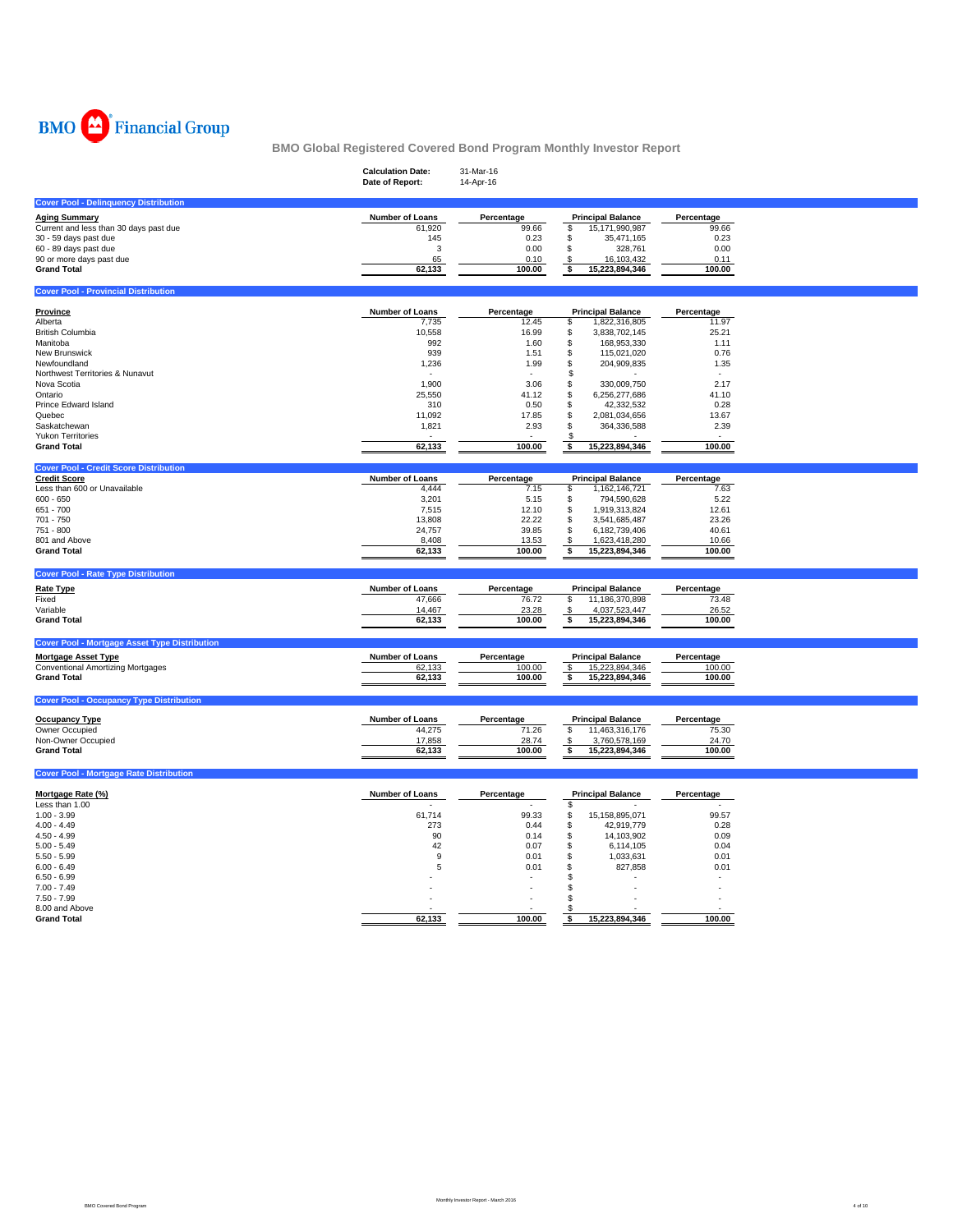

**Calculation Date:** 31-Mar-16 **Date of Report:** 14-Apr-16

| Cover Pool - Indexed LTV Distribution (1) |                        |                          |                          |            |
|-------------------------------------------|------------------------|--------------------------|--------------------------|------------|
| Indexed LTV (%)                           | <b>Number of Loans</b> | Percentage               | <b>Principal Balance</b> | Percentage |
| 20.00 and Below                           | 5,604                  | 9.02                     | 442,553,675              | 2.91       |
| $20.01 - 25.00$                           | 2,678                  | 4.31                     | 362,978,408              | 2.38       |
| $25.01 - 30.00$                           | 2,884                  | 4.64                     | 477.094.663              | 3.13       |
| $30.01 - 35.00$                           | 3,128                  | 5.03                     | 614,343,804              | 4.04       |
| $35.01 - 40.00$                           | 3,632                  | 5.85                     | 848,835,242              | 5.58       |
| $40.01 - 45.00$                           | 4,250                  | 6.84                     | 1.148.985.283            | 7.55       |
| $45.01 - 50.00$                           | 5,499                  | 8.85                     | 1.732.230.986            | 11.38      |
| $50.01 - 55.00$                           | 6,980                  | 11.23                    | 2,108,162,828            | 13.85      |
| $55.01 - 60.00$                           | 7,888                  | 12.70                    | 2,255,078,565            | 14.81      |
| $60.01 - 65.00$                           | 8,730                  | 14.05                    | 2.200.419.879            | 14.45      |
| $65.01 - 70.00$                           | 4,668                  | 7.51                     | 1,234,504,035            | 8.11       |
| 70.01 - 75.00                             | 4,108                  | 6.61                     | 1.143.960.288            | 7.51       |
| 75.01 - 80.00                             | 2,084                  | 3.35                     | 654,746,691              | 4.30       |
| 80.01 and Above                           | ۰                      | $\overline{\phantom{a}}$ | ٠                        |            |
| <b>Grand Total</b>                        | 62,133                 | 100.00                   | 15,223,894,346           | 100.00     |

<sup>(1)</sup> Value as determined by adjusting, not less than quarterly, the Original Market Value utilizing the Indexation Methodology (see Appendix for details) for subsequent price developments.

| <b>Cover Pool - Remaining Term Distribution</b> |                        |            |    |                          |            |
|-------------------------------------------------|------------------------|------------|----|--------------------------|------------|
| <b>Months to Maturity</b>                       | <b>Number of Loans</b> | Percentage |    | <b>Principal Balance</b> | Percentage |
| Less than 12                                    | 14.099                 | 22.69      | J. | 3.780.896.157            | 24.84      |
| $12 - 17$                                       | 11.886                 | 19.13      | ъ  | 2.461.282.933            | 16.17      |
| $18 - 24$                                       | 12.411                 | 19.97      |    | 2.733.553.753            | 17.96      |
| $25 - 30$                                       | 6,175                  | 9.94       |    | 1,558,820,769            | 10.24      |
| $31 - 36$                                       | 3.451                  | 5.55       |    | 989.631.938              | 6.50       |
| $37 - 42$                                       | 3.718                  | 5.98       |    | 1.037.485.314            | 6.81       |
| $43 - 48$                                       | 5.426                  | 8.73       | ж  | 1.319.193.210            | 8.67       |
| $49 - 54$                                       | 3.782                  | 6.09       |    | 1.032.429.851            | 6.78       |
| $55 - 60$                                       | 1.088                  | 1.75       |    | 287.514.388              | 1.89       |
| $61 - 63$                                       |                        | 0.00       |    | 245.074                  | 0.00       |
| 72 and Above                                    | 96                     | 0.15       |    | 22.840.958               | 0.15       |
| <b>Grand Total</b>                              | 62.133                 | 100.00     |    | 15.223.894.346           | 100.00     |

| <b>Cover Pool - Remaining Principal Balance Distribution</b> |                        |            |                          |            |
|--------------------------------------------------------------|------------------------|------------|--------------------------|------------|
| <b>Remaining Principal Balance (C\$)</b>                     | <b>Number of Loans</b> | Percentage | <b>Principal Balance</b> | Percentage |
| 99,999 and Below                                             | 11.672                 | 18.79      | 747.137.059              | 4.91       |
| 100.000 - 199.999                                            | 20.985                 | 33.77      | 3.150.004.695            | 20.69      |
| 200.000 - 299.999                                            | 14,678                 | 23.62      | 3,592,646,185            | 23.60      |
| 300.000 - 399.999                                            | 6.942                  | 11.17      | 2,385,253,362            | 15.67      |
| 400.000 - 499.999                                            | 3.149                  | 5.07       | 1.401.140.592            | 9.20       |
| 500.000 - 599.999                                            | 1.555                  | 2.50       | 847.254.653              | 5.57       |
| 600.000 - 699.999                                            | 808                    | 1.30       | 523.385.186              | 3.44       |
| 700.000 - 799.999                                            | 511                    | 0.82       | 382.426.938              | 2.51       |
| 800.000 - 899.999                                            | 421                    | 0.68       | 356,867,023              | 2.34       |
| 900.000 - 999.999                                            | 304                    | 0.49       | 288.174.154              | 1.89       |
| 1.000.000 - 1.499.999                                        | 786                    | 1.27       | 959.275.945              | 6.30       |
| 1.500.000 - 2.000.000                                        | 253                    | 0.41       | 431.350.348              | 2.83       |
| 2.000.000 - 3.000.000                                        | 69                     | 0.11       | 158.978.206              | 1.04       |
| 3,000,000 and Above                                          |                        |            |                          |            |
|                                                              | 62,133                 | 100.00     | 15.223.894.346           | 100.00     |

| Number of Loans | Percentage |                | Percentage               |
|-----------------|------------|----------------|--------------------------|
| 13.944          | 22.44      | 2.630.773.146  | 17.28                    |
| 3.686           | 5.93       | 883.987.594    | 5.81                     |
| 40,049          | 64.46      | 10.723.783.029 | 70.44                    |
| 4,454           | 7.17       | 985.350.577    | 6.47                     |
| 62.133          | 100.00     | 15.223.894.346 | 100.00                   |
|                 |            |                | <b>Principal Balance</b> |

*Note: Percentages and totals in the above tables may not add exactly due to rounding.*

|          |                 | <b>Aging Summary</b>                                |               |    |                           |                           |  |                             |           |    |               |
|----------|-----------------|-----------------------------------------------------|---------------|----|---------------------------|---------------------------|--|-----------------------------|-----------|----|---------------|
| Province | Indexed LTV (%) | <b>Current and</b><br>less than 30<br>days past due |               |    | 30 to 59<br>days past due | 60 to 89<br>days past due |  | 90 or more<br>days past due |           |    | Total         |
| Alberta  | 20.00 and Below | \$                                                  | 38,650,533    | \$ |                           |                           |  |                             | 21.073    | £. | 38,671,606    |
|          | $20.01 - 25$    |                                                     | 32.638.407    |    | $\overline{\phantom{a}}$  |                           |  |                             |           |    | 32,638,407    |
|          | $25.01 - 30$    |                                                     | 42.454.981    |    | $\overline{\phantom{a}}$  |                           |  |                             | 610,907   |    | 43,065,889    |
|          | $30.01 - 35$    |                                                     | 59,262,464    |    | $\overline{\phantom{a}}$  |                           |  |                             |           |    | 59,262,464    |
|          | $35.01 - 40$    |                                                     | 58,723,055    |    | $\overline{\phantom{a}}$  |                           |  |                             |           |    | 58,723,055    |
|          | $40.01 - 45$    |                                                     | 91.606.804    |    |                           |                           |  |                             | 124.738   |    | 91,731,542    |
|          | $45.01 - 50$    |                                                     | 120.488.639   |    | 328.653                   |                           |  |                             |           |    | 120,817,292   |
|          | $50.01 - 55$    |                                                     | 171.797.890   |    | 731,107                   |                           |  |                             |           |    | 172,528,997   |
|          | $55.01 - 60$    |                                                     | 240.412.940   |    | 660.566                   |                           |  |                             |           |    | 241,073,505   |
|          | $60.01 - 65$    |                                                     | 371,156,655   |    | 257,076                   |                           |  |                             |           |    | 371,413,731   |
|          | $65.01 - 70$    |                                                     | 269.735.360   |    | 193.155                   |                           |  |                             |           |    | 269,928,515   |
|          | $70.01 - 75$    |                                                     | 168.106.688   |    |                           |                           |  |                             |           |    | 168,106,688   |
|          | $75.01 - 80$    |                                                     | 153.077.065   |    |                           |                           |  |                             | 1,278,048 |    | 154, 355, 113 |
|          | 80.01 and Above |                                                     |               |    |                           |                           |  |                             |           |    |               |
|          |                 |                                                     | 1,818,111,481 |    | 2,170,557                 |                           |  |                             | 2,034,766 |    | 1,822,316,805 |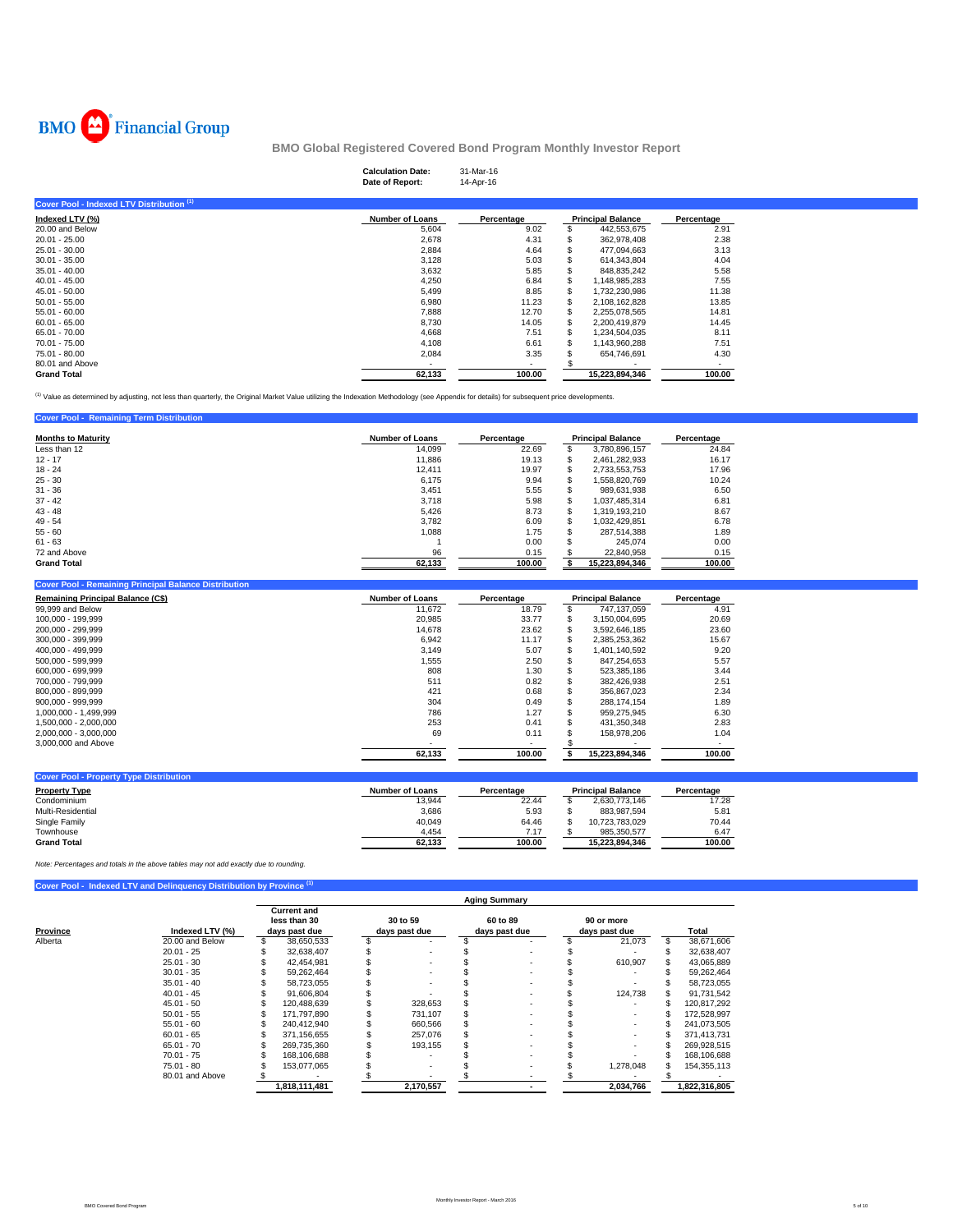

**Calculation Date:** 31-Mar-16 **Date of Report:** 14-Apr-16

|                                 |                                    | <b>Current and</b>                 |                           |          |               |          | <b>Aging Summary</b> |          |               |          |                          |
|---------------------------------|------------------------------------|------------------------------------|---------------------------|----------|---------------|----------|----------------------|----------|---------------|----------|--------------------------|
|                                 |                                    | less than 30                       |                           |          | 30 to 59      |          | 60 to 89             |          | 90 or more    |          |                          |
| <b>Province</b>                 | Indexed LTV (%)                    | days past due                      |                           |          | days past due |          | days past due        |          | days past due |          | Total                    |
| <b>British Columbia</b>         | 20.00 and Below                    | \$                                 | 160,446,947               | \$       | 36,760        | \$       |                      | \$       | 77,829        | \$       | 160,561,536              |
|                                 | $20.01 - 25$                       | \$                                 | 138,990,420               | \$       |               | \$       |                      | \$       |               | \$       | 138,990,420              |
|                                 | $25.01 - 30$                       | \$                                 | 186,119,106               | \$       | 851,245       | \$       |                      | \$       | 101,793       | \$       | 187,072,144              |
|                                 | $30.01 - 35$                       | \$                                 | 223,955,277               | \$       | 163,744       | \$       |                      | \$       |               | \$       | 224,119,021              |
|                                 | $35.01 - 40$                       | \$                                 | 351,100,858               | \$       | 2,103,503     | \$       |                      | \$       | 655,958       | \$       | 353,860,320              |
|                                 | $40.01 - 45$                       | \$                                 | 477,923,153               | \$       | 3,513,340     | \$       |                      | \$       |               | \$       | 481,436,492              |
|                                 | $45.01 - 50$                       | \$                                 | 788,457,878               | \$       | 954,302       | \$       |                      | \$       | 871,647       | \$       | 790,283,827              |
|                                 | $50.01 - 55$                       | \$                                 | 728,811,415               | \$       | 907,027       | \$       |                      | \$       | 247,497       | \$       | 729,965,939              |
|                                 | $55.01 - 60$                       | \$                                 | 390,575,871               | \$       | 414,693       | \$       |                      | \$       |               | \$       | 390,990,564              |
|                                 | $60.01 - 65$                       | \$                                 | 206,415,269               | \$       |               | \$       | 123,956              | \$       |               | \$       | 206,539,225              |
|                                 | $65.01 - 70$<br>$70.01 - 75$       | \$<br>\$                           | 104,359,040<br>53,295,677 | \$<br>\$ | 267,626       | \$<br>\$ |                      | \$<br>\$ |               | \$<br>\$ | 104,626,666              |
|                                 | 75.01 - 80                         | \$                                 |                           | \$       |               | \$       |                      | \$       | 568,259       | \$       | 53,863,937<br>16,392,055 |
|                                 | 80.01 and Above                    | \$                                 | 16,392,055                | \$       |               | \$       |                      | \$       |               | \$       |                          |
|                                 |                                    |                                    | 3,826,842,966             |          | 9,212,240     |          | 123,956              |          | 2,522,983     |          | 3,838,702,145            |
|                                 |                                    |                                    |                           |          |               |          | <b>Aging Summary</b> |          |               |          |                          |
|                                 |                                    | <b>Current and</b><br>less than 30 |                           |          | 30 to 59      |          | 60 to 89             |          | 90 or more    |          |                          |
| <b>Province</b>                 | Indexed LTV (%)                    | days past due                      |                           |          | days past due |          | days past due        |          | days past due |          | Total                    |
| Manitoba                        | 20.00 and Below                    | \$                                 | 3,326,646                 | \$       |               | \$       |                      | \$       |               | \$       | 3,326,646                |
|                                 | $20.01 - 25$                       | \$                                 | 3,415,386                 | \$       |               | \$       |                      | \$       |               | \$       | 3,415,386                |
|                                 | $25.01 - 30$                       | \$                                 | 2,915,077                 | \$       |               | \$       |                      | \$       |               | \$       | 2,915,077                |
|                                 | $30.01 - 35$                       | \$                                 | 4,747,547                 | \$       |               | \$       |                      | \$       |               | \$       | 4,747,547                |
|                                 | $35.01 - 40$                       | \$                                 | 5,282,061                 | \$       |               | \$       |                      | \$       |               | \$       | 5,282,061                |
|                                 | $40.01 - 45$                       | \$                                 | 5,938,411                 | \$       |               | \$       |                      | \$       |               | \$       | 5,938,411                |
|                                 | $45.01 - 50$                       | \$                                 | 10,621,429                | \$       | 108,639       | \$       |                      | S        |               | \$       | 10,730,068               |
|                                 | $50.01 - 55$                       | \$                                 | 13,219,713                | \$       |               | \$       |                      | \$       |               | \$       | 13,219,713               |
|                                 | $55.01 - 60$                       | \$                                 | 23,211,493                | \$       |               | \$       |                      | \$       |               | \$       | 23,211,493               |
|                                 | $60.01 - 65$                       | \$                                 | 44,596,166                | \$       | 471,280       | \$       |                      | \$       |               | \$       | 45,067,445               |
|                                 | $65.01 - 70$                       | \$                                 | 18,765,344                | \$       |               | \$       |                      | \$       |               | \$       | 18,765,344               |
|                                 | $70.01 - 75$                       | \$                                 | 19,318,421                | \$       |               | \$       |                      | \$       | 171,575       | \$       | 19,489,996               |
|                                 | $75.01 - 80$                       | \$                                 | 12,844,142                | \$       |               | \$       |                      | \$       |               | \$       | 12,844,142               |
|                                 | 80.01 and Above                    | \$                                 |                           | \$       |               | \$       |                      | \$       |               | \$       |                          |
|                                 |                                    |                                    | 168,201,836               |          | 579,919       |          | $\blacksquare$       |          | 171,575       |          | 168,953,330              |
|                                 |                                    | <b>Current and</b>                 |                           |          |               |          | <b>Aging Summary</b> |          |               |          |                          |
|                                 |                                    | less than 30                       |                           |          | 30 to 59      |          | 60 to 89             |          | 90 or more    |          |                          |
| <u>Province</u>                 | Indexed LTV (%)                    | days past due                      |                           |          | days past due |          | days past due        |          | days past due |          | Total                    |
| New Brunswick                   | 20.00 and Below                    | \$                                 | 3,320,563                 | \$       |               | \$       |                      | \$       | 51,256        | \$       | 3,371,820                |
|                                 | $20.01 - 25$                       | \$                                 | 1,987,822                 | \$       |               | \$       |                      | \$       |               | \$       | 1,987,822                |
|                                 | $25.01 - 30$                       | \$                                 | 3,005,043                 | \$       |               | \$       |                      | \$       |               | \$       | 3,005,043                |
|                                 | $30.01 - 35$                       | \$                                 | 3,260,784                 | \$       | 37,296        | \$       |                      | \$       |               | \$       | 3,298,080                |
|                                 | $35.01 - 40$                       | \$                                 | 4,829,106                 | \$       |               | \$       |                      | \$       |               | \$       | 4,829,106                |
|                                 | $40.01 - 45$                       | \$                                 | 5,255,858                 | \$       |               | \$       |                      | \$       |               | \$       | 5,255,858                |
|                                 | $45.01 - 50$                       | \$                                 | 5,703,830                 | \$       | 96,998        | \$       |                      | \$       |               | \$       | 5,800,828                |
|                                 | $50.01 - 55$                       | \$                                 | 14, 152, 192              | \$       | 77,999        | \$       |                      | \$       |               | \$       | 14,230,192               |
|                                 | $55.01 - 60$                       | \$                                 | 20,389,814                | \$       | 763,341       | \$       |                      | \$       |               | \$       | 21, 153, 155             |
|                                 | $60.01 - 65$                       | \$                                 | 32,487,621                | \$       | 215,043       | \$       |                      | \$       | 73,700        | \$       | 32,776,364               |
|                                 | $65.01 - 70$                       | \$                                 | 12,265,677                | \$       | 103,479       | \$       |                      | \$       |               | \$       | 12,369,155               |
|                                 | $70.01 - 75$                       | \$                                 | 4,561,015                 | \$       |               | \$       |                      | \$       |               | \$       | 4,561,015                |
|                                 | 75.01 - 80                         | \$                                 | 2,382,582                 | \$       |               | \$       |                      | \$       |               | \$       | 2,382,582                |
|                                 | 80.01 and Above                    | \$                                 | 113,601,908               | \$       | 1,294,156     | \$       | $\ddot{\phantom{1}}$ | \$       | 124,956       | S        | 115,021,020              |
|                                 |                                    |                                    |                           |          |               |          | <b>Aging Summary</b> |          |               |          |                          |
|                                 |                                    | <b>Current and</b>                 |                           |          |               |          |                      |          |               |          |                          |
|                                 |                                    | less than 30                       |                           |          | 30 to 59      |          | 60 to 89             |          | 90 or more    |          |                          |
| <u>Province</u><br>Newfoundland | Indexed LTV (%)<br>20.00 and Below | days past due<br>\$                |                           | \$       | days past due | \$       | days past due        | \$       | days past due | \$       | Total<br>2,806,899       |
|                                 | $20.01 - 25$                       | \$                                 | 2,806,899<br>2,365,418    | \$       |               | \$       |                      | \$       |               | \$       | 2,365,418                |
|                                 |                                    | \$                                 |                           |          |               | \$       |                      |          |               |          | 3,996,391                |
|                                 | $25.01 - 30$<br>$30.01 - 35$       | \$                                 | 3,996,391<br>4,359,314    | \$<br>\$ |               | \$       |                      | \$<br>\$ |               | \$<br>\$ | 4,359,314                |
|                                 | $35.01 - 40$                       | \$                                 | 4,887,992                 | \$       |               | \$       |                      | \$       |               | \$       | 4,887,992                |
|                                 |                                    | \$                                 |                           | \$       |               | \$       |                      | \$       |               | \$       |                          |
|                                 | $40.01 - 45$                       |                                    | 7,942,683                 |          |               |          |                      |          |               |          | 7,942,683                |
|                                 | $45.01 - 50$                       | \$                                 | 12,416,667                | \$       |               | \$       |                      | \$       |               | \$       | 12,416,667               |
|                                 | $50.01 - 55$                       | \$                                 | 14.894.347                | \$       |               | \$       |                      | \$       |               | \$       | 14,894,347               |
|                                 | $55.01 - 60$                       | \$<br>\$                           | 30,983,396                | \$       |               | \$       | 83,769               | \$       | 123,780       | \$       | 31,190,946               |
|                                 |                                    |                                    | 64,006,396                | \$       | 737,195       | \$       |                      | \$       | 307,694       | \$       | 65,051,285               |
|                                 | $60.01 - 65$                       |                                    |                           |          |               |          |                      |          |               |          |                          |
|                                 | $65.01 - 70$                       | \$                                 | 31,340,203                | \$       |               | \$       |                      | \$       | 253,751       | \$       | 31,593,955               |
|                                 | $70.01 - 75$                       | \$                                 | 14,643,570                | \$       |               | \$       |                      | \$       |               | \$       | 14,643,570               |
|                                 | $75.01 - 80$                       | \$                                 | 8,760,370                 | \$       |               | \$       |                      | \$       |               | \$       | 8,760,370                |
|                                 | 80.01 and Above                    | \$                                 | ٠<br>203,403,646          | \$       | 737,195       | \$       | 83.769               | \$       | 685,226       | \$       | 204,909,835              |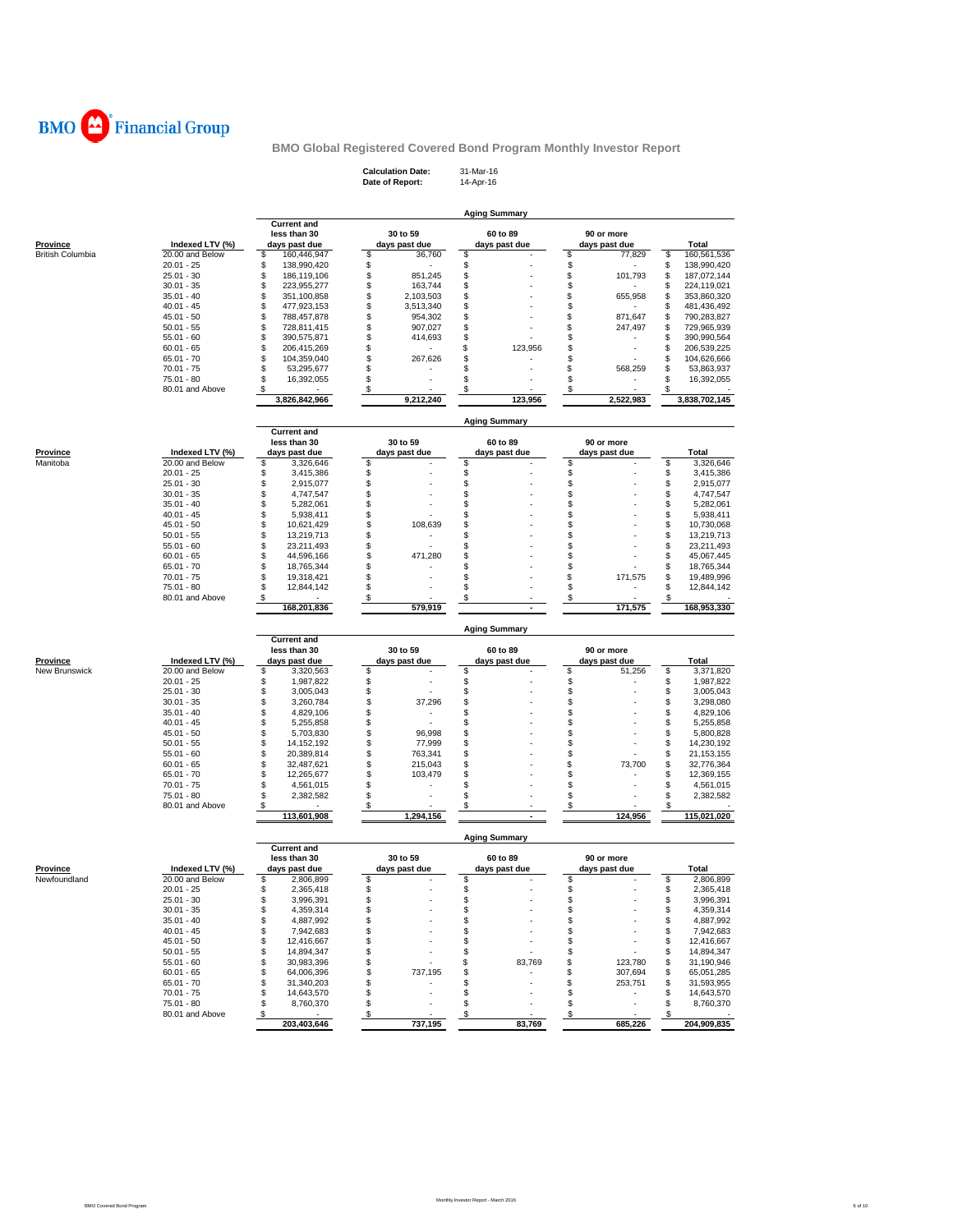

|                       |                                 |                                        | <b>Calculation Date:</b><br>Date of Report: | 31-Mar-16<br>14-Apr-16    |                                   |                                        |
|-----------------------|---------------------------------|----------------------------------------|---------------------------------------------|---------------------------|-----------------------------------|----------------------------------------|
|                       |                                 |                                        |                                             | <b>Aging Summary</b>      |                                   |                                        |
|                       |                                 | <b>Current and</b>                     |                                             |                           |                                   |                                        |
| <b>Province</b>       | Indexed LTV (%)                 | less than 30<br>days past due          | 30 to 59<br>days past due                   | 60 to 89<br>days past due | 90 or more<br>days past due       | Total                                  |
| Northwest Territories | 20.00 and Below                 | \$                                     | \$                                          | \$                        | \$                                | \$                                     |
|                       | $20.01 - 25$<br>$25.01 - 30$    | \$<br>\$                               | \$<br>\$                                    | \$<br>\$                  | \$<br>\$                          | \$<br>\$                               |
|                       | $30.01 - 35$                    | \$                                     | \$                                          | \$                        | \$                                | \$                                     |
|                       | $35.01 - 40$                    | \$                                     | \$                                          | \$                        | \$                                | \$                                     |
|                       | $40.01 - 45$<br>45.01 - 50      | \$<br>\$                               | \$<br>\$                                    | \$<br>\$                  | \$<br>\$                          | \$<br>\$                               |
|                       | $50.01 - 55$                    | \$                                     | \$                                          | \$                        | \$                                | \$                                     |
|                       | $55.01 - 60$                    | \$                                     | \$                                          | \$                        | \$                                | \$                                     |
|                       | $60.01 - 65$                    | \$                                     | \$                                          | \$                        | \$                                | \$                                     |
|                       | 65.01 - 70<br>$70.01 - 75$      | \$<br>Ŝ                                | \$<br>\$                                    | \$<br>\$                  | \$<br>\$                          | \$<br>s                                |
|                       | 75.01 - 80                      | \$                                     | \$                                          | \$                        | \$                                | \$                                     |
|                       | 80.01 and Above                 | \$                                     | \$                                          | \$                        | \$                                | \$                                     |
|                       |                                 | \$                                     | \$                                          | \$                        | \$                                | \$                                     |
|                       |                                 |                                        |                                             | <b>Aging Summary</b>      |                                   |                                        |
|                       |                                 | <b>Current and</b><br>less than 30     | 30 to 59                                    | 60 to 89                  | 90 or more                        |                                        |
| Province              | Indexed LTV (%)                 | days past due                          | days past due                               | days past due             | days past due                     | Total                                  |
| Nova Scotia           | 20.00 and Below                 | \$<br>4,857,783                        | \$                                          | \$                        | \$                                | \$<br>4,857,783                        |
|                       | $20.01 - 25$                    | \$<br>4,546,437                        | \$                                          | \$                        | \$                                | \$<br>4,546,437                        |
|                       | $25.01 - 30$<br>$30.01 - 35$    | \$<br>6,217,211<br>\$<br>8,058,022     | \$<br>\$<br>55,952                          | \$<br>\$                  | \$<br>\$<br>224,779               | \$<br>6,217,211<br>\$<br>8,338,753     |
|                       | $35.01 - 40$                    | \$<br>11,574,209                       | \$                                          | \$                        | \$                                | \$<br>11,574,209                       |
|                       | $40.01 - 45$                    | \$<br>15,033,477                       | \$<br>218.106                               | \$                        | \$                                | \$<br>15,251,583                       |
|                       | 45.01 - 50<br>$50.01 - 55$      | \$<br>19,684,602<br>\$<br>31,802,120   | \$<br>\$<br>42,298                          | \$<br>\$                  | \$<br>\$<br>407,440               | \$<br>19,684,602<br>\$<br>32,251,858   |
|                       | $55.01 - 60$                    | \$<br>50,624,427                       | \$<br>619,484                               | \$                        | \$                                | \$<br>51,243,911                       |
|                       | $60.01 - 65$                    | \$<br>87,414,680                       | \$                                          | \$                        | \$                                | \$<br>87,414,680                       |
|                       | $65.01 - 70$                    | \$<br>42,978,370                       | \$                                          | \$                        | \$                                | \$<br>42,978,370                       |
|                       | $70.01 - 75$<br>75.01 - 80      | \$<br>34,633,658<br>\$<br>10,754,276   | \$<br>262,419<br>\$                         | \$<br>\$                  | \$<br>\$                          | \$<br>34,896,077<br>\$<br>10,754,276   |
|                       | 80.01 and Above                 | \$                                     | \$                                          | \$                        | \$                                | \$                                     |
|                       |                                 | 328,179,271                            | 1,198,260                                   |                           | 632,219                           | 330,009,750                            |
|                       |                                 |                                        |                                             | Aging Summary             |                                   |                                        |
|                       |                                 | <b>Current and</b><br>less than 30     | 30 to 59                                    | 60 to 89                  | 90 or more                        |                                        |
| <b>Province</b>       | Indexed LTV (%)                 | days past due                          | days past due                               | days past due             | days past due                     | Total                                  |
| Nunavut               | 20.00 and Below                 | \$                                     | \$                                          | \$                        | \$                                | \$                                     |
|                       | $20.01 - 25$<br>$25.01 - 30$    | \$<br>\$                               | \$<br>\$                                    | \$<br>\$                  | \$<br>\$                          | \$<br>\$                               |
|                       | $30.01 - 35$                    | \$                                     | \$                                          | \$                        | \$                                | \$                                     |
|                       | $35.01 - 40$                    | \$                                     | \$                                          | \$                        | \$                                | \$                                     |
|                       | $40.01 - 45$                    | \$<br>Ŝ                                | \$                                          | \$                        | \$                                | \$                                     |
|                       | $45.01 - 50$<br>$50.01 - 55$    | \$                                     | \$<br>\$                                    | \$<br>\$                  | \$<br>\$                          | \$<br>\$                               |
|                       | $55.01 - 60$                    | \$                                     | \$                                          | \$                        | \$                                | \$                                     |
|                       | $60.01 - 65$                    | \$                                     | \$                                          | \$                        | \$                                | \$                                     |
|                       | 65.01 - 70<br>$70.01 - 75$      | \$<br>\$                               | \$<br>\$                                    | \$<br>\$                  | \$<br>\$                          | \$<br>\$                               |
|                       | 75.01 - 80                      | \$                                     | \$                                          | \$                        | \$                                | \$                                     |
|                       | 80.01 and Above                 | \$<br>÷.                               | \$                                          | \$                        | \$                                | \$                                     |
|                       |                                 | \$                                     | \$<br>$\overline{a}$                        | \$                        | \$<br>$\mathbf{r}$                | \$                                     |
|                       |                                 | <b>Current and</b>                     |                                             | <b>Aging Summary</b>      |                                   |                                        |
|                       |                                 | less than 30                           | 30 to 59                                    | 60 to 89                  | 90 or more                        |                                        |
| <b>Province</b>       | Indexed LTV (%)                 | days past due                          | days past due                               | days past due             | days past due                     | Total                                  |
| Ontario               | 20.00 and Below<br>$20.01 - 25$ | S,<br>184,824,713<br>\$<br>142,637,146 | S,<br>\$<br>276,225                         | Ş<br>\$                   | \$<br>\$<br>95,700                | Ş<br>184,824,713<br>\$<br>143,009,070  |
|                       | $25.01 - 30$                    | \$<br>189,250,210                      | \$<br>262,997                               | \$                        | \$                                | \$<br>189,513,207                      |
|                       | $30.01 - 35$                    | \$<br>249,439,543                      | \$<br>1,057,900                             | \$                        | \$                                | \$<br>250,497,443                      |
|                       | $35.01 - 40$                    | \$<br>337,499,404                      | \$<br>215,371                               | \$                        | \$                                | 337,714,776<br>\$                      |
|                       | $40.01 - 45$<br>45.01 - 50      | \$<br>441,813,346<br>\$<br>631,437,074 | \$<br>316,940<br>\$<br>693,389              | \$<br>\$                  | \$<br>621,389<br>\$<br>1,086,438  | \$<br>442,751,675<br>633,216,901<br>\$ |
|                       | $50.01 - 55$                    | \$<br>898,300,474                      | \$<br>1,021,983                             | \$                        | \$<br>217,749                     | 899,540,206<br>\$                      |
|                       | $55.01 - 60$                    | \$<br>1,182,709,775                    | \$<br>2,669,436                             | \$                        | \$<br>785,026                     | \$<br>1,186,164,237                    |
|                       | $60.01 - 65$<br>$65.01 - 70$    | \$<br>957,012,879<br>\$<br>483,422,043 | \$<br>1,401,812<br>\$<br>1,431,132          | \$<br>\$                  | \$<br>94,353<br>\$<br>434,395     | 958,509,045<br>\$<br>\$<br>485,287,570 |
|                       | $70.01 - 75$                    | \$<br>358,354,732                      | \$<br>42,800                                | \$                        | \$<br>266,401                     | \$<br>358,663,933                      |
|                       | $75.01 - 80$                    | \$<br>186,518,441                      | \$<br>66,469                                | \$                        | \$                                | \$<br>186,584,910                      |
|                       | 80.01 and Above                 | \$<br>$\sim$<br>6,243,219,780          | $\frac{1}{2}$<br>$\sim$<br>9,456,455        | \$                        | $\pmb{\mathfrak{z}}$<br>3,601,451 | \$<br>6,256,277,686                    |
|                       |                                 |                                        |                                             |                           |                                   |                                        |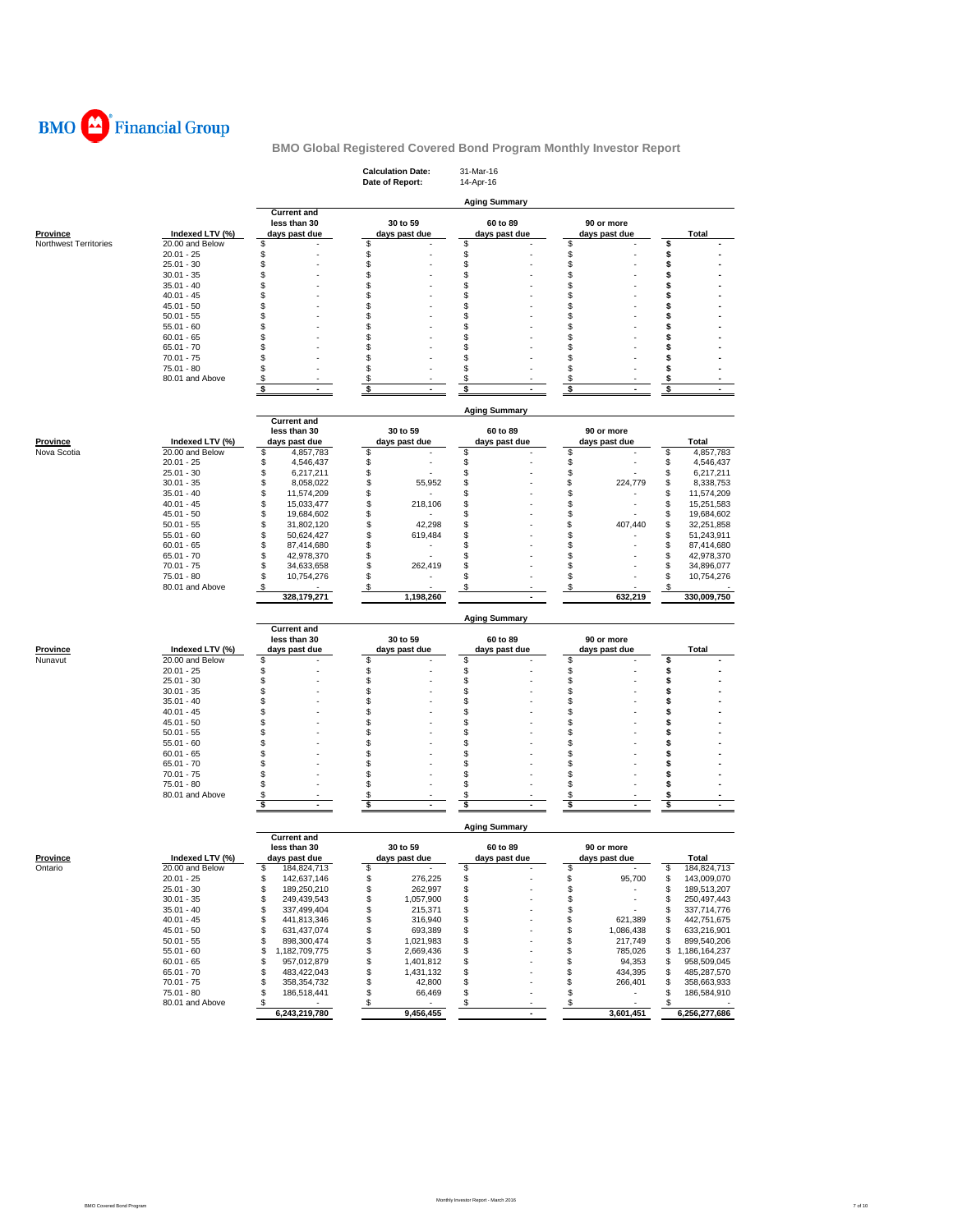

|                                  |                                    |                                        | <b>Calculation Date:</b><br>Date of Report: | 31-Mar-16<br>14-Apr-16    |                                |                                        |
|----------------------------------|------------------------------------|----------------------------------------|---------------------------------------------|---------------------------|--------------------------------|----------------------------------------|
|                                  |                                    |                                        |                                             |                           |                                |                                        |
|                                  |                                    | <b>Current and</b>                     |                                             | <b>Aging Summary</b>      |                                |                                        |
|                                  |                                    | less than 30                           | 30 to 59                                    | 60 to 89                  | 90 or more                     |                                        |
| Province<br>Prince Edward Island | Indexed LTV (%)<br>20.00 and Below | days past due<br>\$<br>683,824         | days past due<br>\$                         | days past due<br>\$       | days past due<br>\$            | Total<br>\$<br>683,824                 |
|                                  | $20.01 - 25$                       | \$<br>461,794                          | \$                                          | \$                        | \$                             | \$<br>461,794                          |
|                                  | $25.01 - 30$                       | \$<br>1,040,580                        | \$                                          | \$                        | \$                             | \$<br>1,040,580                        |
|                                  | $30.01 - 35$                       | \$<br>1,280,954                        | \$                                          | \$                        | \$                             | \$<br>1,280,954                        |
|                                  | $35.01 - 40$                       | \$<br>1,414,389                        | \$<br>140,456                               | \$                        | \$                             | \$<br>1,554,845                        |
|                                  | $40.01 - 45$<br>45.01 - 50         | \$<br>2,256,823<br>\$<br>2,016,243     | \$<br>\$                                    | \$<br>\$                  | \$<br>\$                       | \$<br>2,256,823<br>\$<br>2,016,243     |
|                                  | $50.01 - 55$                       | \$<br>6,761,093                        | \$                                          | \$                        | \$                             | \$<br>6,761,093                        |
|                                  | $55.01 - 60$                       | \$<br>9,725,546                        | \$                                          | \$                        | \$                             | \$<br>9,725,546                        |
|                                  | $60.01 - 65$                       | \$<br>9,705,546                        | \$                                          | \$                        | \$<br>175,847                  | \$<br>9,881,392                        |
|                                  | 65.01 - 70                         | \$<br>4,999,849                        | \$<br>\$                                    | \$                        | S<br>\$                        | \$<br>4,999,849                        |
|                                  | $70.01 - 75$<br>$75.01 - 80$       | \$<br>1,184,570<br>\$<br>485,019       | \$                                          | \$<br>\$                  | \$                             | \$<br>1,184,570<br>\$<br>485,019       |
|                                  | 80.01 and Above                    | \$                                     | \$                                          | \$                        | \$                             | \$                                     |
|                                  |                                    | 42,016,229                             | 140,456                                     |                           | 175,847                        | 42,332,532                             |
|                                  |                                    |                                        |                                             |                           |                                |                                        |
|                                  |                                    | <b>Current and</b>                     |                                             | <b>Aging Summary</b>      |                                |                                        |
|                                  |                                    | less than 30                           | 30 to 59                                    | 60 to 89                  | 90 or more                     |                                        |
| Province                         | Indexed LTV (%)                    | days past due                          | days past due                               | days past due             | days past due                  | Total                                  |
| Quebec                           | 20.00 and Below<br>$20.01 - 25$    | \$<br>38,325,017<br>\$<br>31,390,817   | \$<br>35,860<br>\$                          | \$<br>\$                  | \$<br>\$                       | \$<br>38,360,877<br>\$<br>31,390,817   |
|                                  | $25.01 - 30$                       | \$<br>35,149,609                       | \$                                          | \$                        | \$                             | \$<br>35,149,609                       |
|                                  | $30.01 - 35$                       | \$<br>48,677,699                       | \$<br>546,014                               | \$                        | \$                             | \$<br>49,223,713                       |
|                                  | $35.01 - 40$                       | \$<br>58,982,731                       | \$<br>227,365                               | \$                        | \$                             | \$<br>59,210,096                       |
|                                  | $40.01 - 45$                       | \$<br>82,846,715                       | \$<br>605,711                               | \$                        | \$                             | \$<br>83,452,427                       |
|                                  | 45.01 - 50<br>$50.01 - 55$         | \$<br>104,953,151<br>\$<br>141,208,518 | \$<br>287,462<br>\$<br>420,667              | \$<br>\$                  | \$<br>608,680<br>\$<br>676,323 | \$<br>105,849,292<br>\$<br>142,305,507 |
|                                  | $55.01 - 60$                       | \$<br>188,562,682                      | \$<br>1,506,426                             | \$                        | \$<br>108,395                  | \$<br>190, 177, 502                    |
|                                  | $60.01 - 65$                       | \$<br>365,883,806                      | \$<br>1,508,263                             | \$                        | \$<br>776,396                  | \$<br>368,168,465                      |
|                                  | 65.01 - 70                         | \$<br>243,209,926                      | \$<br>2,063,267                             | \$                        | \$<br>1,023,410                | \$<br>246,296,602                      |
|                                  | $70.01 - 75$                       | \$<br>471,226,611                      | \$<br>1,905,080                             | \$                        | \$<br>746,299                  | \$<br>473,877,990                      |
|                                  | 75.01 - 80<br>80.01 and Above      | \$<br>255,176,947<br>\$                | \$<br>1,063,913<br>\$                       | \$<br>\$                  | \$<br>1,330,899<br>\$          | \$<br>257,571,759<br>\$                |
|                                  |                                    | 2,065,594,228                          | 10,170,027                                  |                           | 5,270,401                      | 2,081,034,656                          |
|                                  |                                    |                                        |                                             | <b>Aging Summary</b>      |                                |                                        |
|                                  |                                    | <b>Current and</b>                     |                                             |                           |                                |                                        |
| <b>Province</b>                  | Indexed LTV (%)                    | less than 30<br>days past due          | 30 to 59<br>days past due                   | 60 to 89<br>days past due | 90 or more<br>days past due    | Total                                  |
| Saskatchewan                     | 20.00 and Below                    | \$<br>5,087,973                        | \$                                          | \$                        | \$                             | \$<br>5,087,973                        |
|                                  | $20.01 - 25$                       | \$<br>4,172,837                        | \$                                          | \$                        | \$                             | \$<br>4,172,837                        |
|                                  | $25.01 - 30$                       | \$<br>5,119,511                        | \$                                          | \$                        | \$                             | \$<br>5,119,511                        |
|                                  | $30.01 - 35$                       | \$<br>9,216,516<br>\$                  | \$<br>\$                                    | \$<br>\$                  | \$<br>S                        | \$<br>9,216,516                        |
|                                  | $35.01 - 40$<br>$40.01 - 45$       | 11,198,783<br>\$<br>12,967,788         | \$                                          | \$                        | \$                             | \$<br>11,198,783<br>\$<br>12,967,788   |
|                                  | 45.01 - 50                         | \$<br>31,103,996                       | \$                                          | \$<br>121,036             | \$<br>190,235                  | \$<br>31,415,267                       |
|                                  | $50.01 - 55$                       | \$<br>81,472,676                       | \$<br>298,525                               | \$                        | \$<br>693,775                  | \$<br>82,464,976                       |
|                                  | $55.01 - 60$                       | \$<br>109,934,329                      | \$<br>213,376                               | \$                        | \$                             | \$<br>110,147,705                      |
|                                  | $60.01 - 65$                       | \$<br>55,598,247<br>\$                 | \$                                          | \$                        | \$                             | \$<br>55,598,247                       |
|                                  | 65.01 - 70<br>$70.01 - 75$         | 17,658,008<br>\$<br>14,672,513         | \$<br>\$                                    | \$<br>\$                  | \$<br>\$                       | \$<br>17,658,008<br>\$<br>14,672,513   |
|                                  | 75.01 - 80                         | \$<br>4,616,465                        | \$                                          | \$                        | \$                             | \$<br>4,616,465                        |
|                                  | 80.01 and Above                    | \$<br>362,819,642                      | \$<br>511,901                               | \$<br>121,036             | \$<br>884,009                  | \$<br>364,336,588                      |
|                                  |                                    |                                        |                                             |                           |                                |                                        |
|                                  |                                    | <b>Current and</b>                     |                                             | <b>Aging Summary</b>      |                                |                                        |
|                                  |                                    | less than 30                           | 30 to 59                                    | 60 to 89                  | 90 or more                     |                                        |
| Province                         | Indexed LTV (%)                    | days past due                          | days past due                               | days past due             | days past due                  | <b>Total</b>                           |
| Yukon Territories                | 20.00 and Below<br>$20.01 - 25$    | \$                                     | \$                                          | \$                        | S                              | \$                                     |
|                                  | 25.01 - 30                         | \$                                     | \$                                          | \$                        | \$                             | s                                      |
|                                  | $30.01 - 35$                       | \$                                     | \$                                          | S                         | \$                             | s                                      |
|                                  | $35.01 - 40$                       | \$                                     | \$.                                         | \$                        | \$.                            | S                                      |
|                                  | $40.01 - 45$                       | \$<br>S                                | \$                                          | \$                        | \$                             | S                                      |
|                                  | 45.01 - 50<br>$50.01 - 55$         | \$                                     | S<br>S                                      | \$<br>\$                  | \$<br>\$                       | S<br>s                                 |
|                                  | $55.01 - 60$                       | \$                                     | \$                                          | S                         | \$                             | S                                      |
|                                  | $60.01 - 65$                       | \$                                     | \$.                                         | \$                        | S                              | s                                      |
|                                  | 65.01 - 70                         | \$                                     | S                                           | \$                        | \$                             | \$                                     |
|                                  | 70.01 - 75                         | \$                                     | S                                           | \$                        | S                              | \$                                     |
|                                  | 75.01 - 80<br>80.01 and Above      | \$<br>\$                               | \$                                          | s<br>\$                   | S                              | \$<br>\$                               |
|                                  |                                    | \$                                     | \$<br>$\blacksquare$                        | \$                        | \$                             | \$                                     |
|                                  |                                    |                                        |                                             |                           |                                |                                        |

<sup>(1)</sup> Value as determined by adjusting, not less than quarterly, the Original Market Value utilizing the Indexation Methodology (see Appendix for details) for subsequent price developments.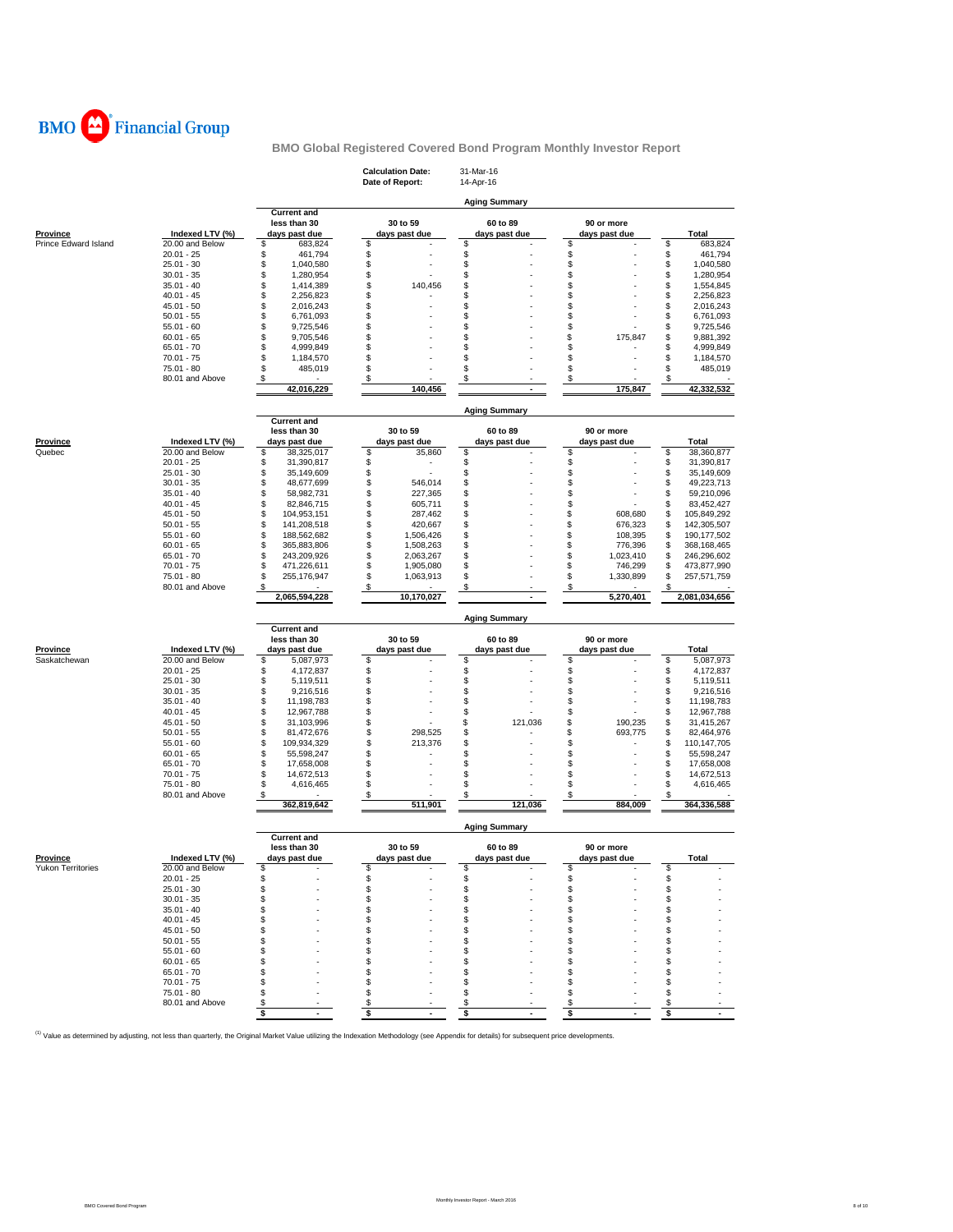

**Calculation Date:** 31-Mar-16 **Date of Report:** 14-Apr-16

**Cover Pool - Current LTV Distribution by Credit Score (1)**

|                 |                  |             | <b>Credit Scores</b> |                     |               |   |               |                |
|-----------------|------------------|-------------|----------------------|---------------------|---------------|---|---------------|----------------|
| Indexed LTV (%) | <600             | $600 - 650$ | 651 - 700            | 701 - 750           | 751 - 800     |   | >800          | Total          |
| 20.00 and Below | \$<br>34.506.336 | 13.321.408  | \$<br>31.493.516     | 70.825.718          | 186.295.491   | S | 106.111.206   | 442.553.675    |
| $20.01 - 25$    | 22.727.427       | 15.689.428  | 33.274.012           | 69.548.038          | 150.108.248   |   | 71.631.255    | 362,978,408    |
| $25.01 - 30$    | 40.211.425       | 21.274.161  | 44.389.091           | 94.284.419          | 198.068.025   |   | 78.867.542    | 477.094.663    |
| $30.01 - 35$    | 41.609.797       | 24.912.878  | 58,061,688           | 133,515,408         | 262.770.388   |   | 93,473,646    | 614,343,804    |
| $35.01 - 40$    | 71.171.147       | 35.140.961  | 88.739.428           | \$<br>186,436,006   | 358.335.582   |   | 109.012.118   | 848,835,242    |
| $40.01 - 45$    | 91.448.741       | 47.886.313  | 129.885.712          | \$<br>251, 104, 435 | 490.156.440   |   | 138.503.642   | 1,148,985,283  |
| $45.01 - 50$    | 136.292.635      | 88.503.746  | 209.140.297          | 410.527.470         | 700.977.163   |   | 186.789.675   | 1.732.230.986  |
| $50.01 - 55$    | 184.936.387      | 86.753.238  | 233.261.831          | 511.064.109         | 875.505.347   |   | 216.641.916   | 2,108,162,828  |
| $55.01 - 60$    | 172.444.048      | 128.189.024 | 308.971.208          | 519.045.115         | 897.975.562   |   | 228.453.607   | 2,255,078,565  |
| $60.01 - 65$    | 140.936.042      | 157.423.793 | 340.504.341          | 588.949.288         | 786.265.354   |   | 186.341.061   | 2,200,419,879  |
| $65.01 - 70$    | 75.603.159       | 77.284.635  | 195.721.593          | 295.932.347         | 492.393.885   |   | 97.568.415    | 1,234,504,035  |
| $70.01 - 75$    | 73.204.905       | 69.157.744  | 170.039.826          | 288.093.286         | 466.533.099   |   | 76.931.428    | 1,143,960,288  |
| $75.01 - 80$    | 77.054.671       | 29.053.299  | 75.831.282           | 122.359.848         | 317.354.822   |   | 33.092.769    | 654.746.691    |
| 80.01 and Above |                  |             |                      |                     |               |   |               |                |
|                 | 1.162.146.721    | 794.590.628 | 1.919.313.824        | 3.541.685.487       | 6.182.739.406 |   | 1.623.418.280 | 15,223,894,346 |

<sup>(1)</sup> Market Value as determined by adjusting, not less than quarterly, the Original Market Value utilizing the Indexation Methodology (see Appendix for details) for subsequent price developments.